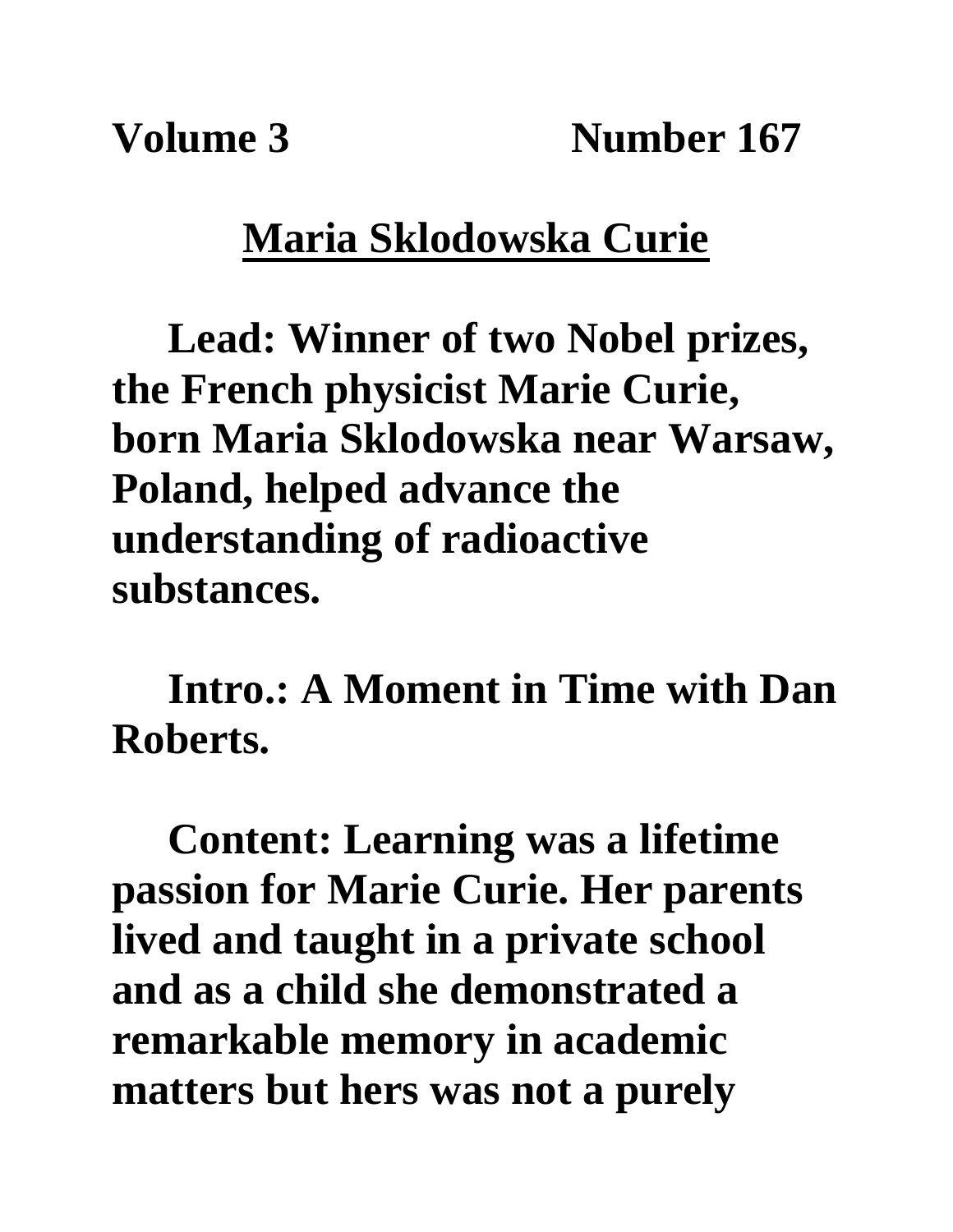**abstract scholarship. During Maria's childhood, her native Poland could not be found on the maps of eastern Europe. For centuries Polish territory had been parceled out to hostile neighbors and in 1863, due to an abortive revolt, Poland had become little more than a Russian province. The Polish language was suppressed. As a teenager she took part in the secret nationalist "free university" where she taught the Polish language to women workers.**

**In 1891 Maria went to Paris to study at the Sorbonne. There she led the primitive existence of an independent student, winning first rank in both physics and mathematics. In the Spring of 1894 she met Pierre**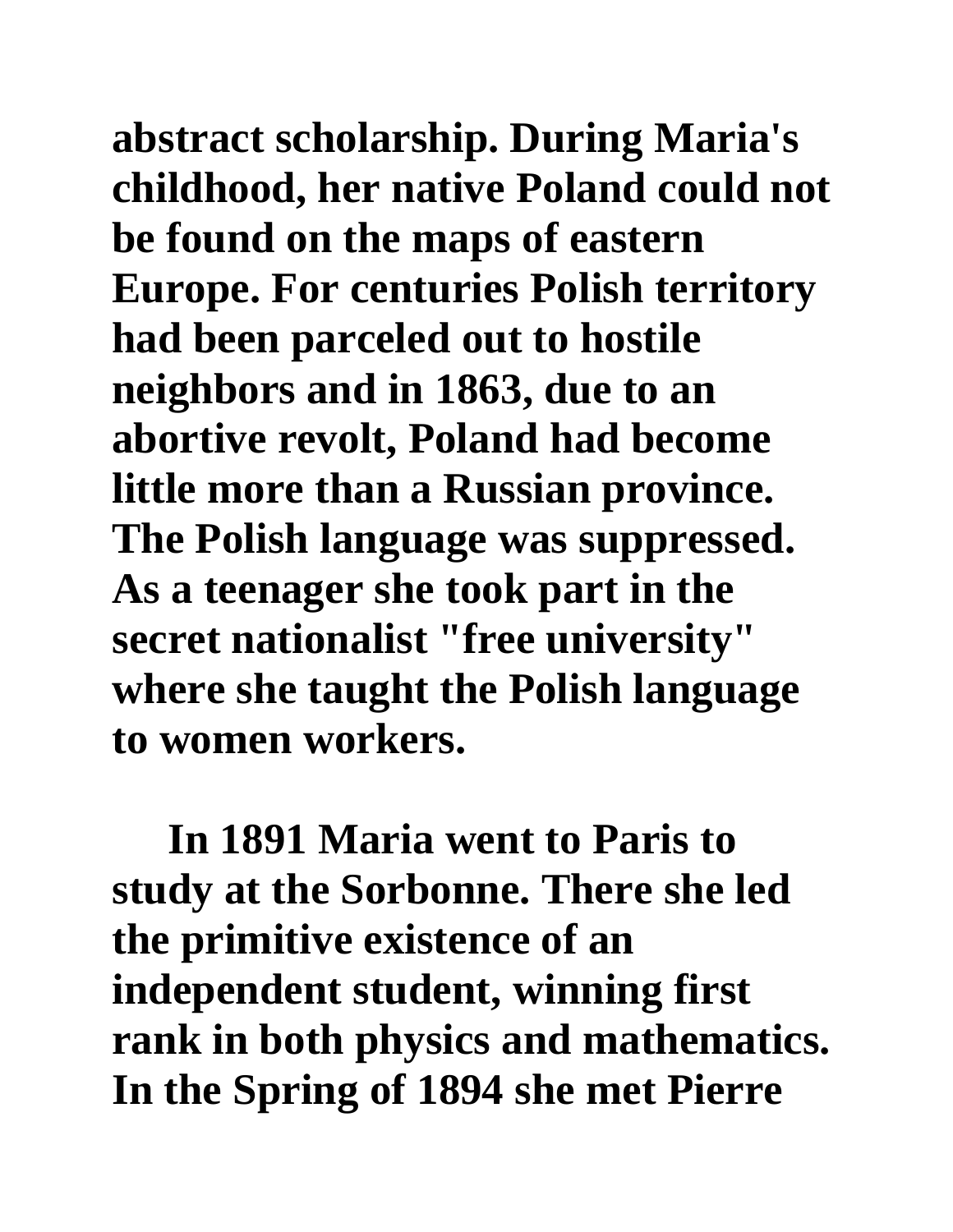**Curie. Their marriage and professional partnership led to important scientific discoveries. In 1896 Henri Becquerel described the phenomenon that Marie later termed "radioactivity. " Working with Pierre, in the summer of 1898 Marie isolated the substance polonium, which she named for her native land, and later, more importantly, radium. In 1903, with Becquerel, they were awarded the Nobel Prize for physics in honor of their discovery of radioactivity.** 

**Despite the birth of two daughters, she continued her research, and though the accidental death of Pierre in 1906 was a bitter blow, she pursued the scientific work they had begun together and succeeded him at the**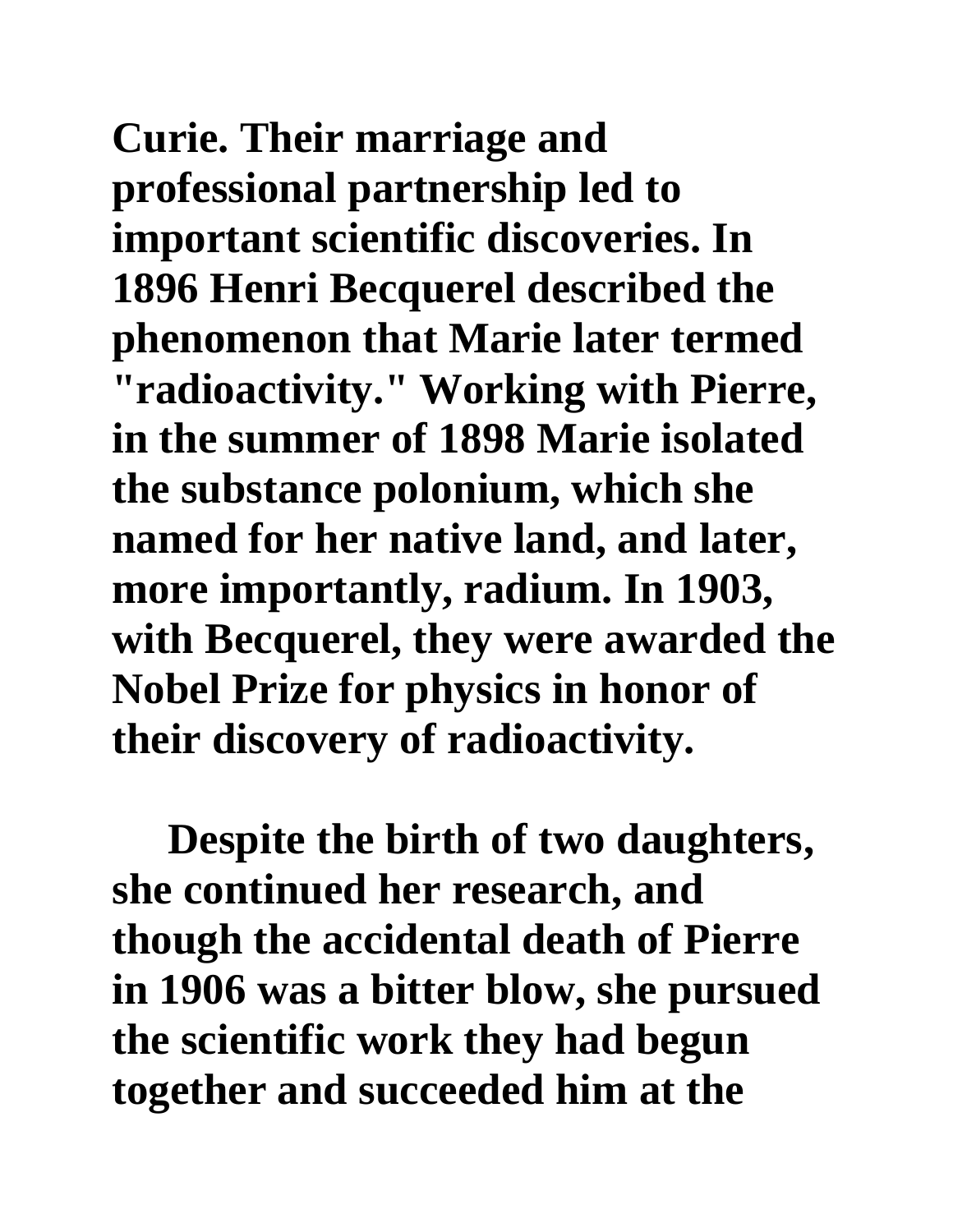**Sorbonne. She was the first woman to teach there. In 1911 Marie received a second Nobel Prize, this time in Chemistry, in honor of her isolation of polonium and radium.** 

**In the years following World War I, under her inspiration, the Radium Institute at the University of Paris became an important center of world research on radioactive substances, and Marie directed her own work to the use of these for medical purposes. Even her death was a testimony of sorts to the power of the substances she had unleashed. Marie Curie died in 1934 of leukemia caused in part by her long exposure to radiation.**